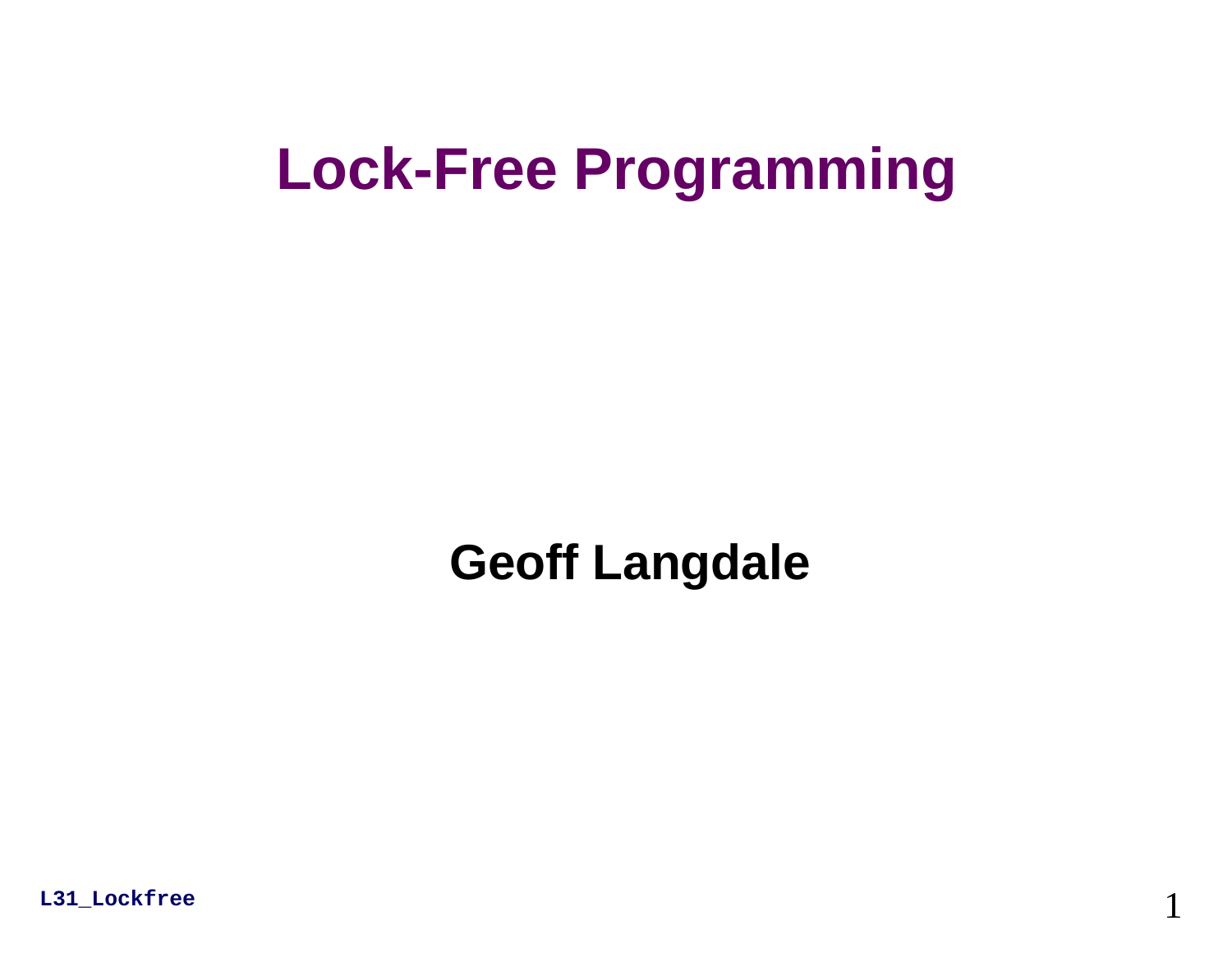### **Desynchronization**

- **This is an interesting topic**
- ● **This will (may?) become even more relevant with near ubiquitous multi-processing**
- **Still: please don't rewrite any Project 3s!**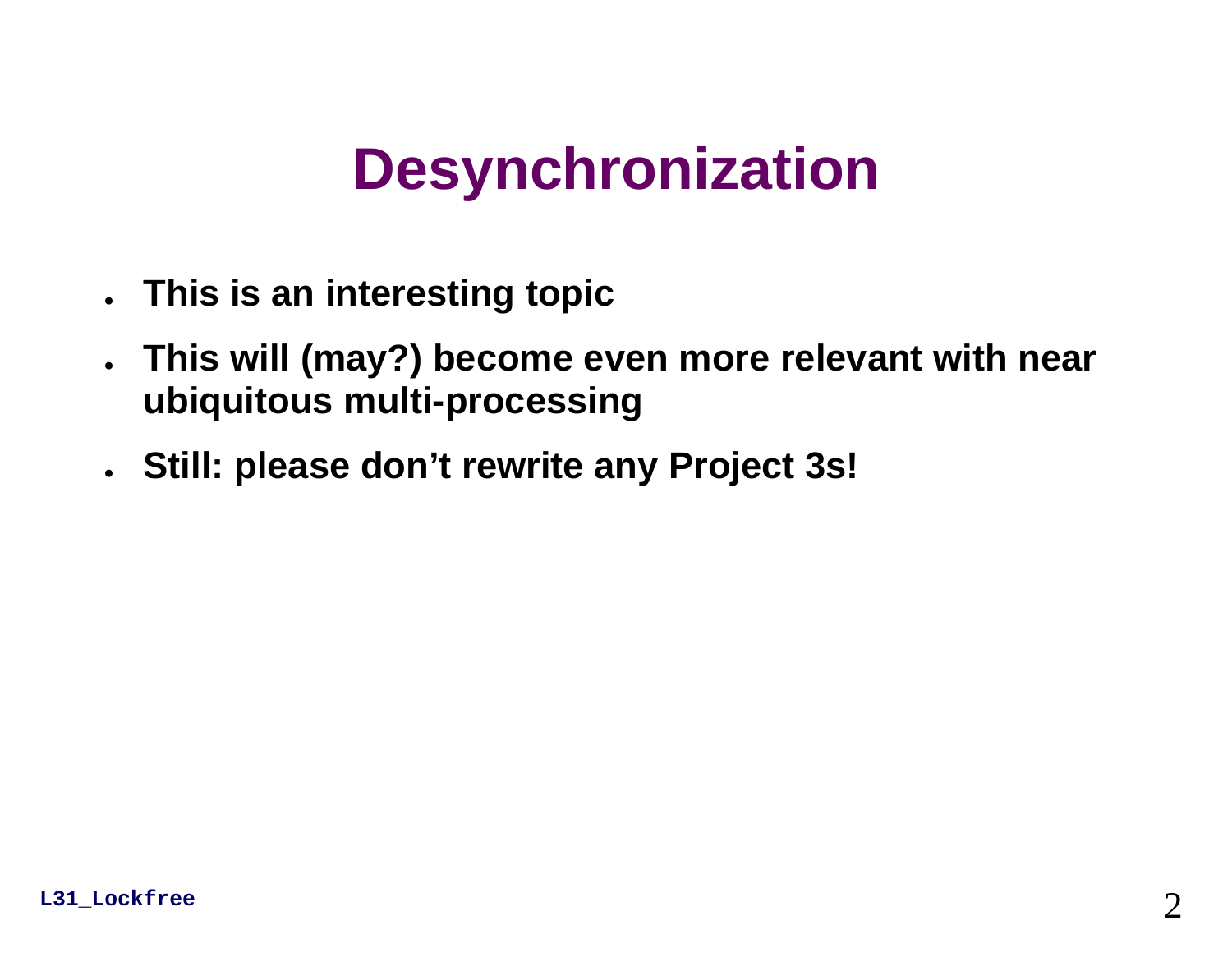### **Synchronization**

- **We received notification via the web form that one group has passed the P3/P4 test suite. Congratulations!**
- **We will be releasing a version of the fork-wait bomb which doesn't make as many assumptions about task id's.**
	- – **Please look for it today and let us know right away if it causes any trouble for you.**
- **Personal and group disk quotas have been grown in order to reduce the number of people running out over the weekend**
	- –**if you try hard enough you'll still be able to do it.**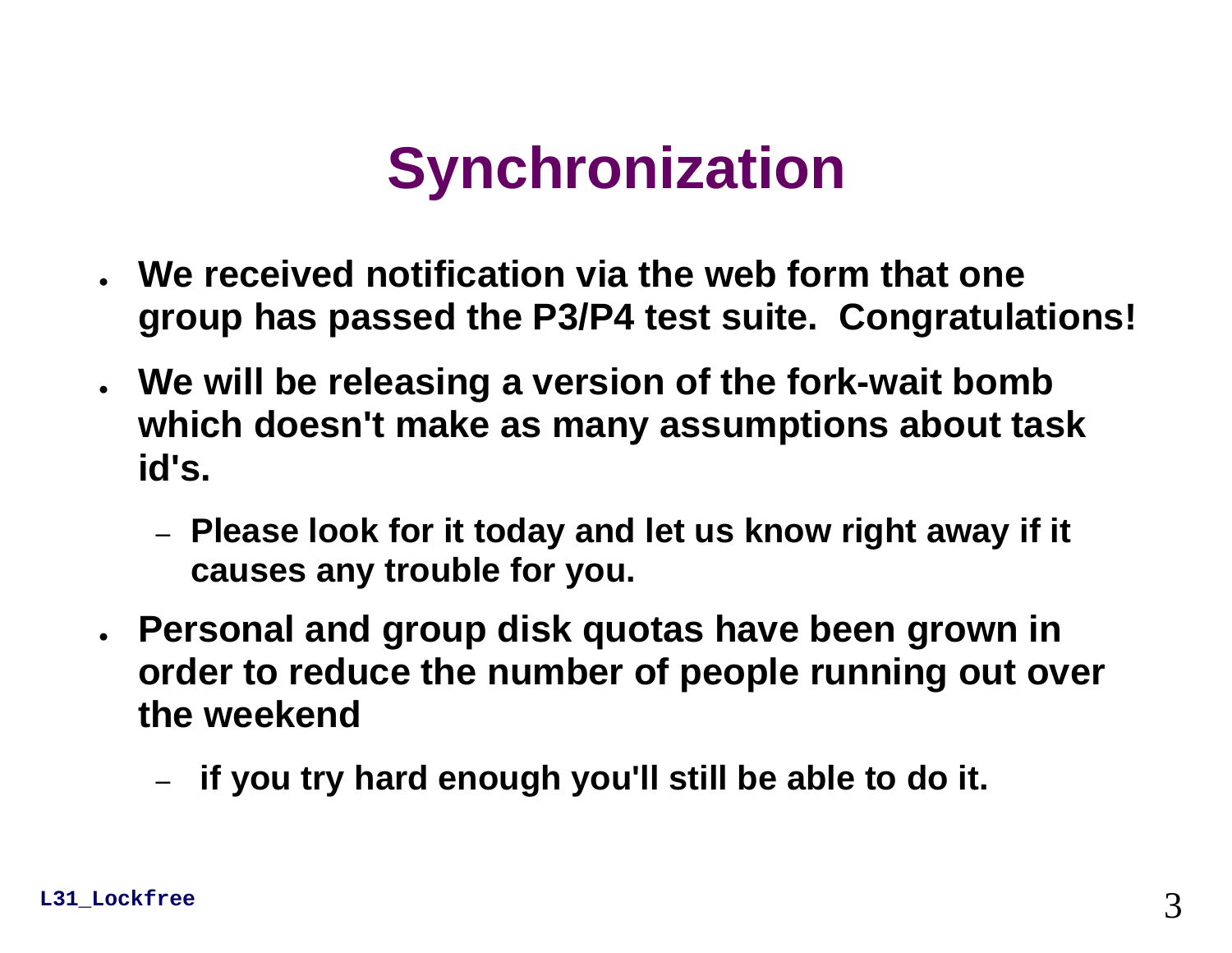### **Outline**

- **Problems with locking**
- **Definition of Lock-free programming**
- $\bullet$ **Examples of Lock-free programming**
- ●**Linux OS uses of Lock-free data structures**
- ●**Miscellanea (higher-level constructs, 'wait-freedom')**
- **Conclusion**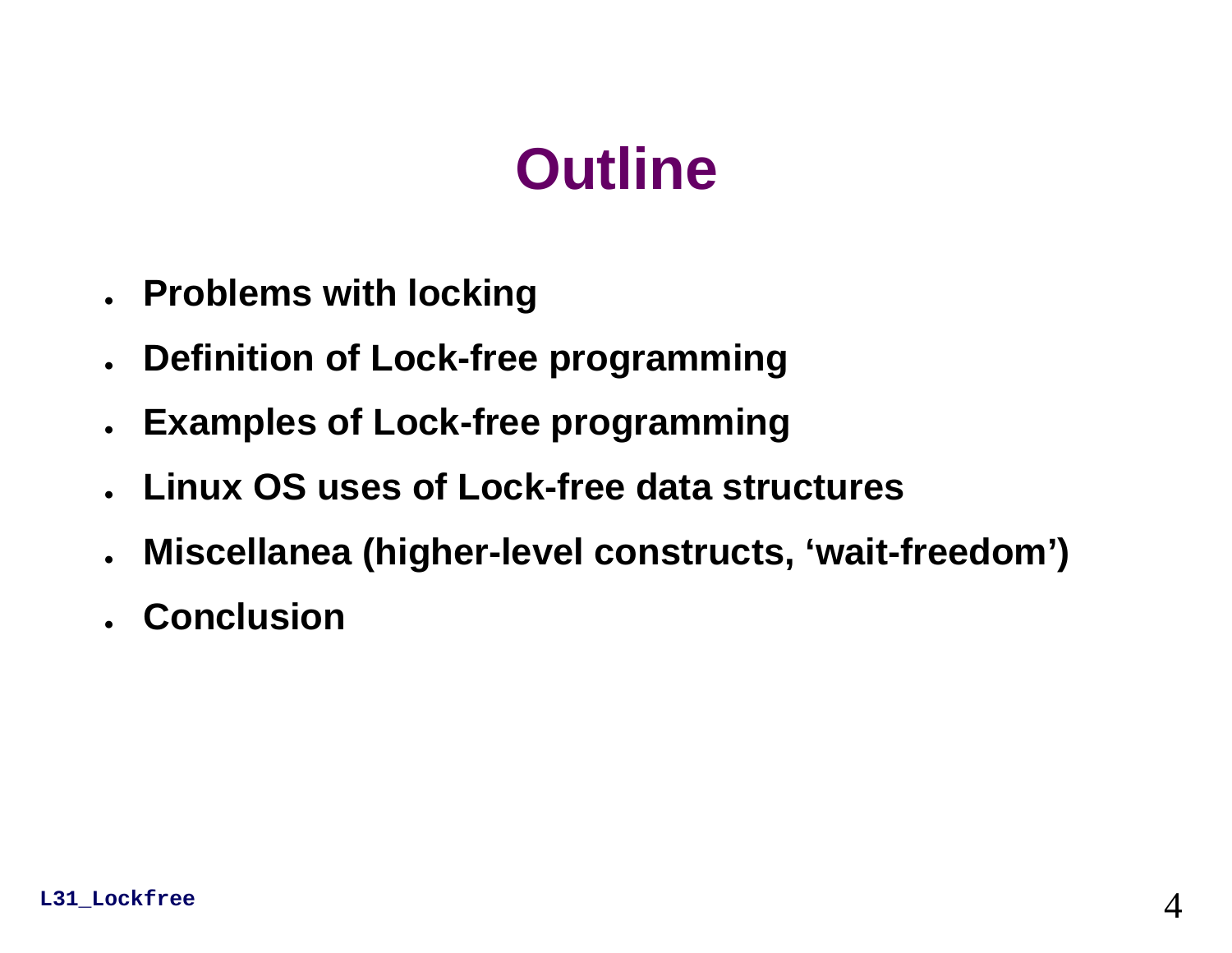- **This list is more or less contentious, not equally relevant to all locking situations:**
	- **Deadlock**
	- **Priority Inversion**
	- **Convoying**
	- **"Async-signal-safety"**
	- **Kill-tolerant availability**
	- **Pre-emption tolerance**
	- **Overall performance**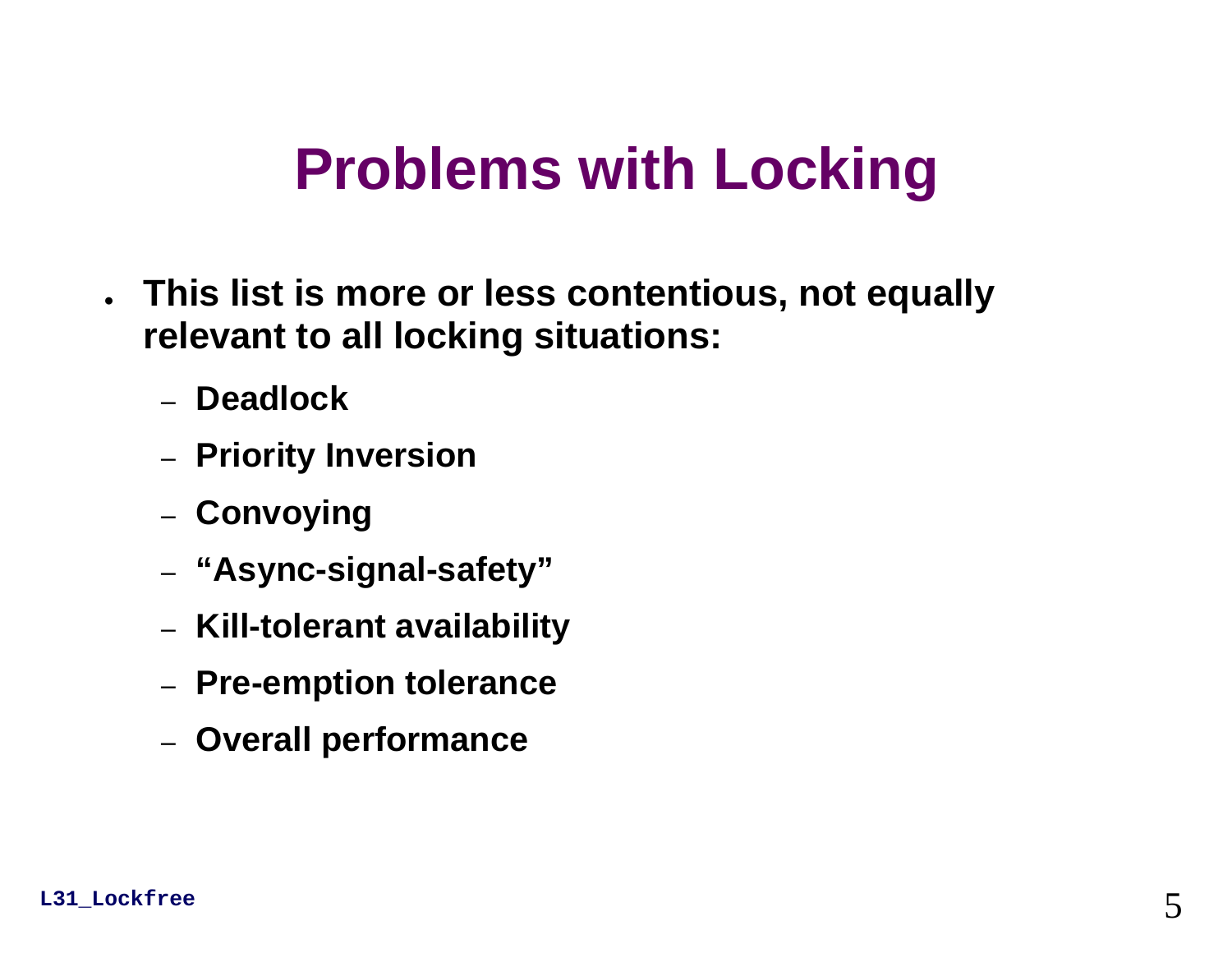- **Deadlock**
	- **Processes that cannot proceed because they are waiting for resources that are held by processes that are waiting for…**
- **Priority inversion**
	- **Low-priority processes hold a lock required by a higherpriority process**
	- **Priority inheritance a possible solution**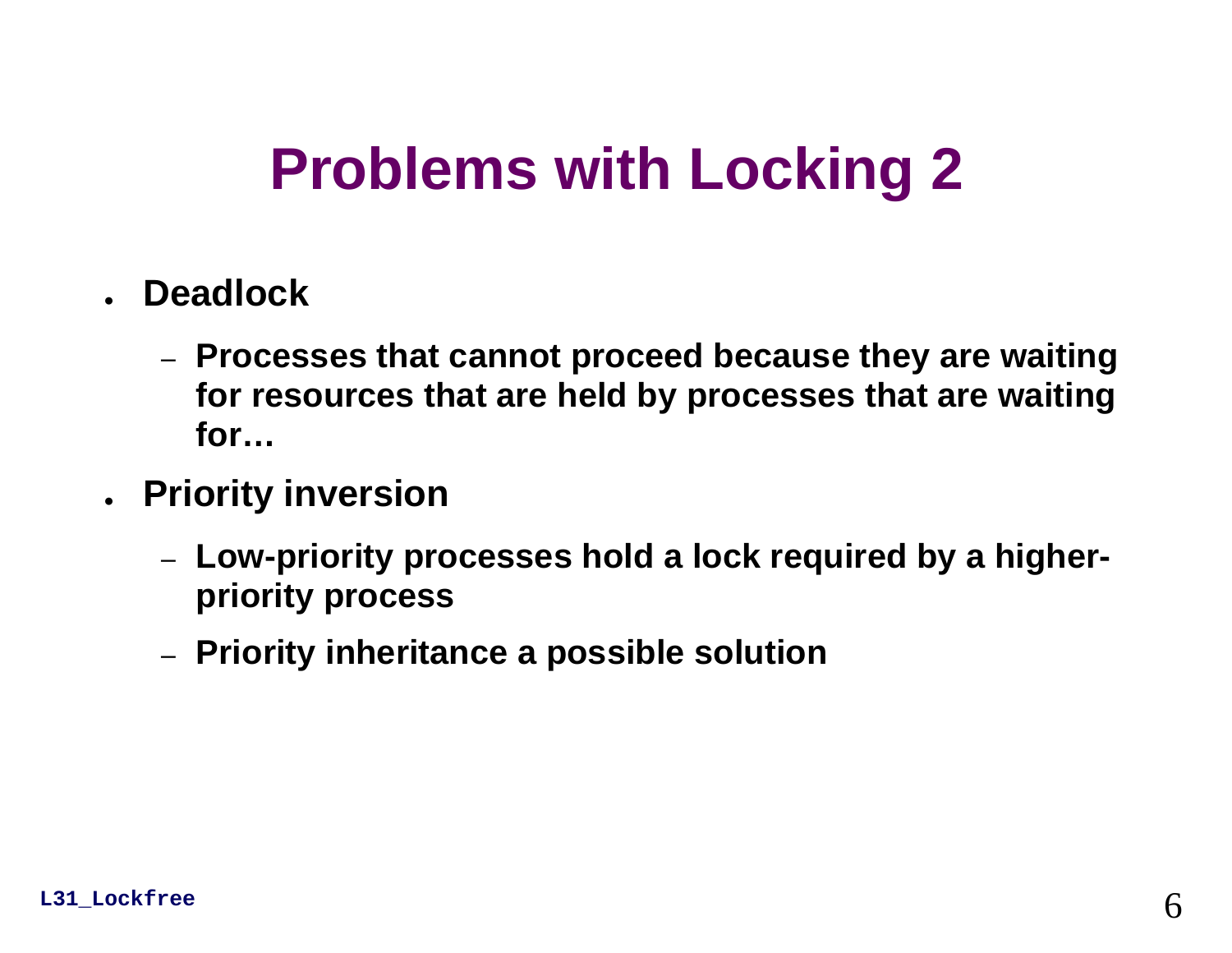- **Convoying**
	- **Like the 61-series buses on Forbes Avenue**
		- **Well, not exactly (overtaking stretches the metaphor?)**
	- **Several processes need locks in a roughly similar order**
	- **One slow process gets in first**
	- **All the other processes slow to the speed of the first one**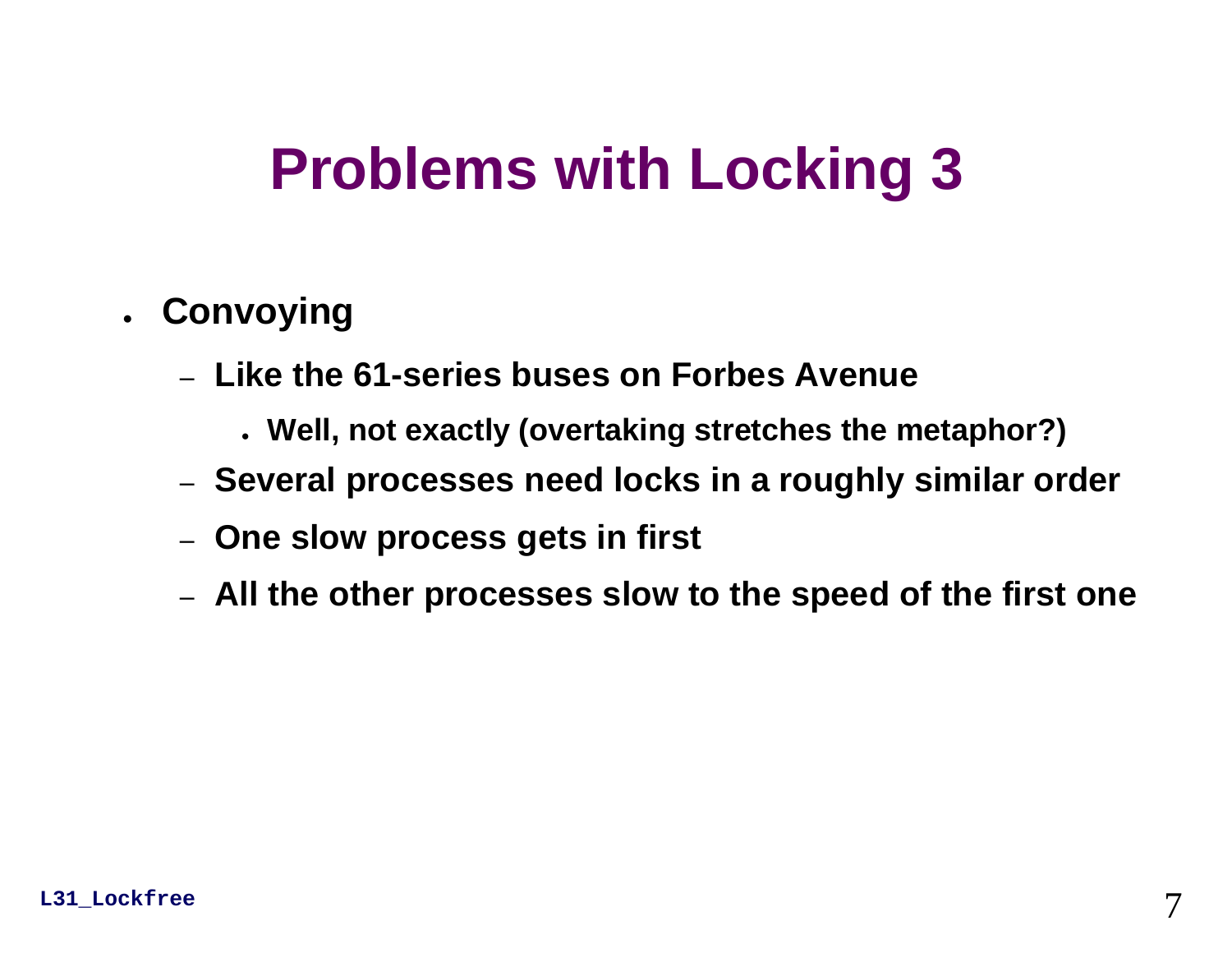- **'Async-signal safety'**
	- **Signal handlers can't use lock-based primitives**
	- **Especially malloc and free**
	- **Why?**
		- **Suppose a thread receives a signal while holding a userlevel lock in the memory allocator**
		- **Signal handler executes, calls malloc, wants the lock**
- ● **Kill-tolerance**
	- **If threads are killed/crash while holding locks, what happens?**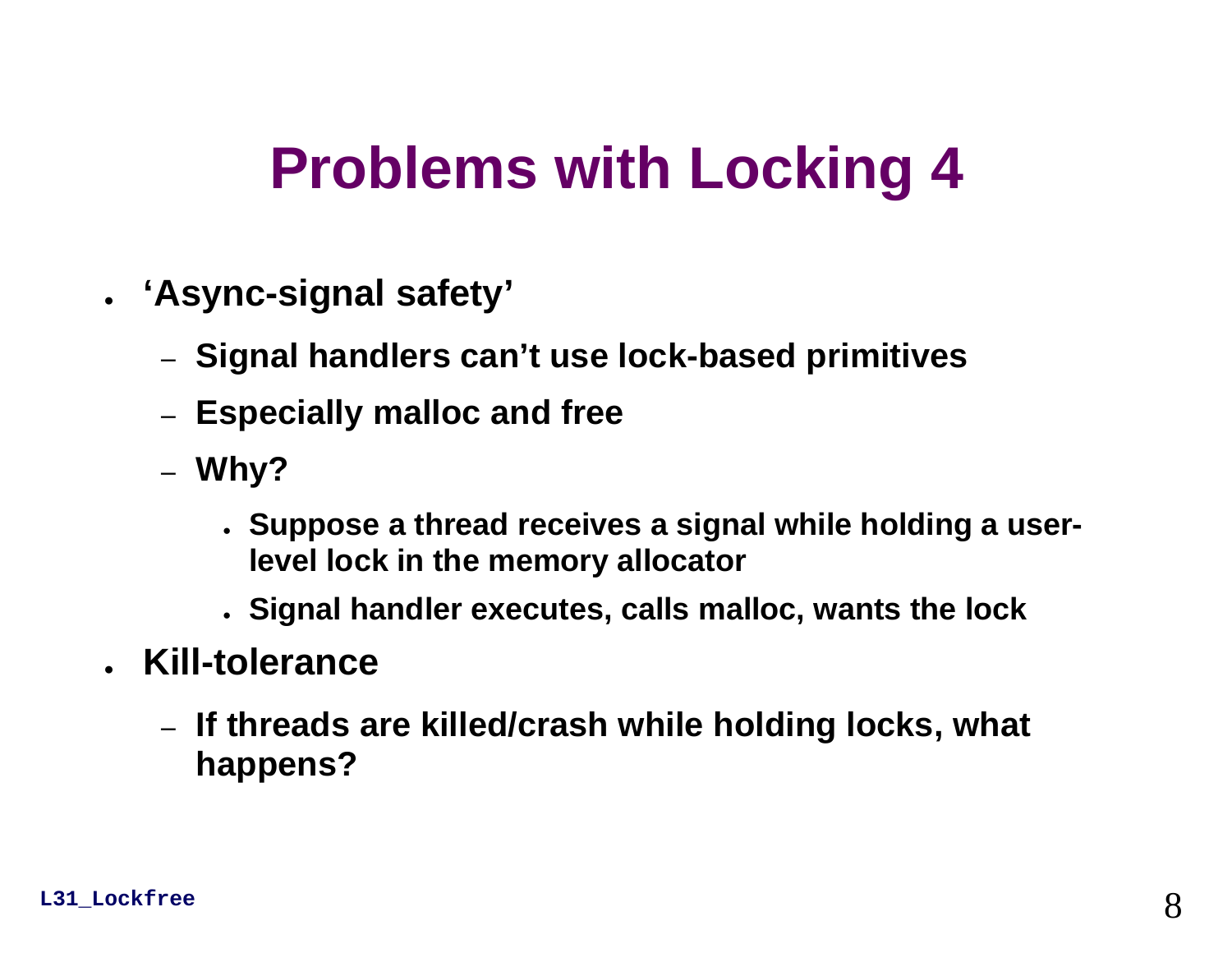- **Pre-emption tolerance**
	- **What happens if you're pre-empted holding a lock?**
- **Overall performance**
	- **Arguable**
	- **Efficient lock-based algorithms exist**
	- –**Constant struggle between simplicity and efficiency**
	- **Example. thread-safe linked list with lots of nodes**
		- **Lock the whole list for every operation?**
		- **Reader/writer locks?**
		- **Allow locking individual elements of the list?**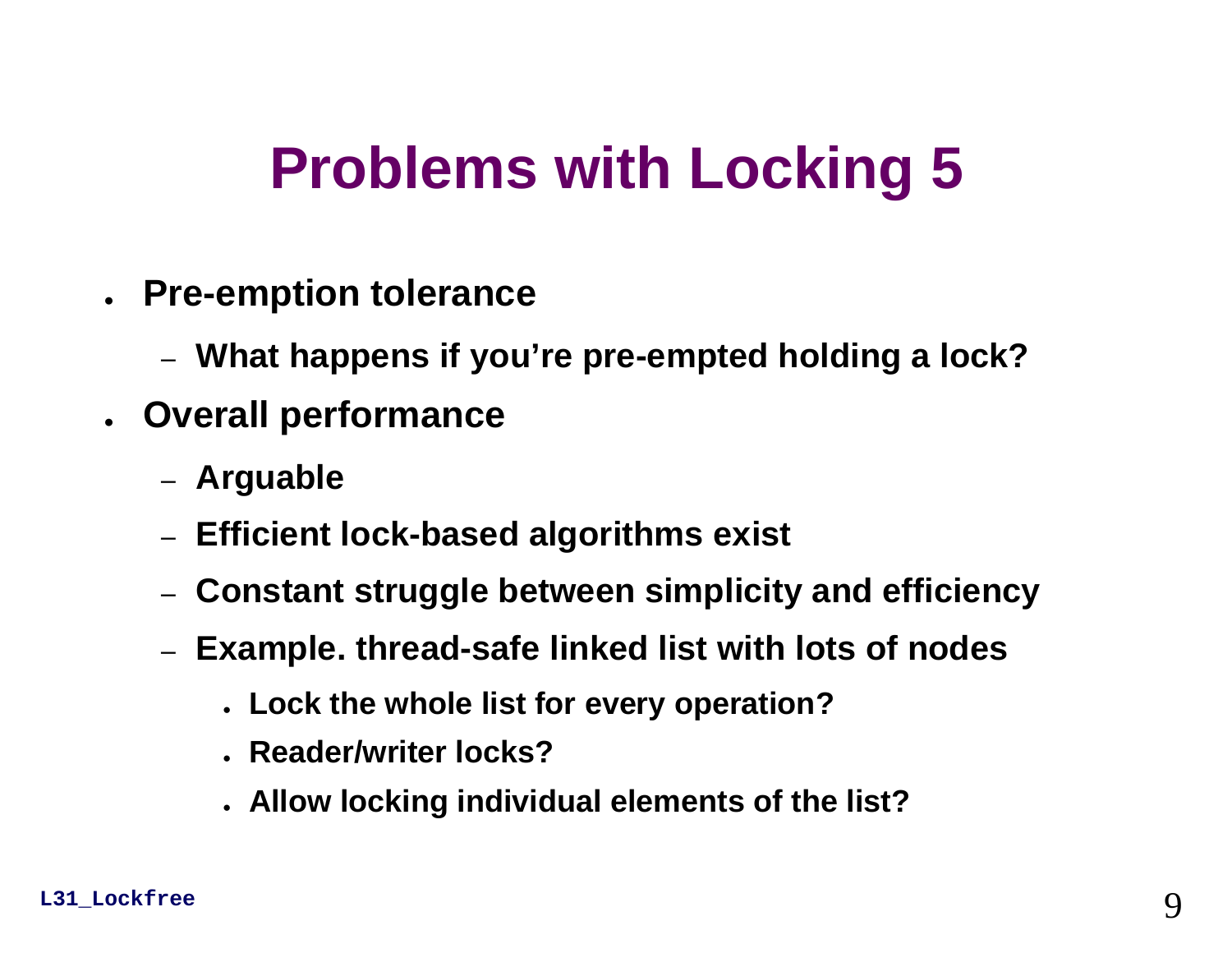### **Lock-free Programming**

- **Thread-safe access to shared data without the use of synchronization primitives such as mutexes**
- ● **Possible but not practical in the absence of hardware support**
- **Example: Lamport's "Concurrent Reading and Writing"**
	- **CACM 20(11), 1977**
	- **describes a non-blocking buffer**
	- **limitations on number of concurrent writers**
- **Practical with hardware support**
	- **Odd history: lots of user-level music software uses lockfree data structures**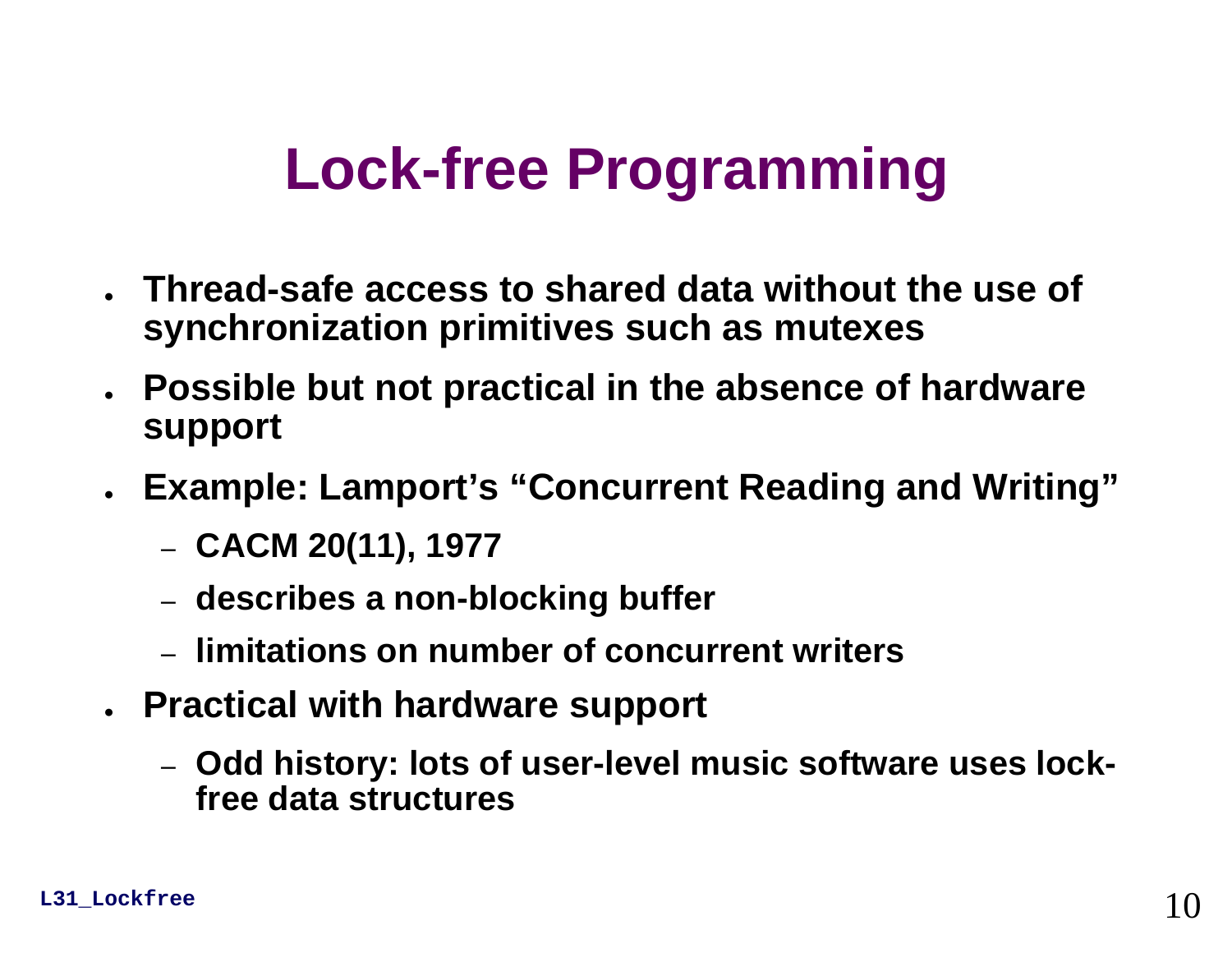### **General Approach to Lock-Free Algorithms**

- ●**Designing generalized lock-free algorithms is hard**
- **Design lock-free data structures instead**
	- **Buffer, list, stack, queue, map, deque, snapshot**
- ● **Often implemented in terms of simpler primitives**
	- **e.g. 'Multi-word Compare and Set' (MCAS, CAS2, CAS***N***)**
	- **Cannot implement lock-free algorithms in terms of lockbased data structures**
	- **What's going to be one of the scarier underlying lockfree, thread-safe primitive?**
		- **Hint: you usually need this for lists and stacks…**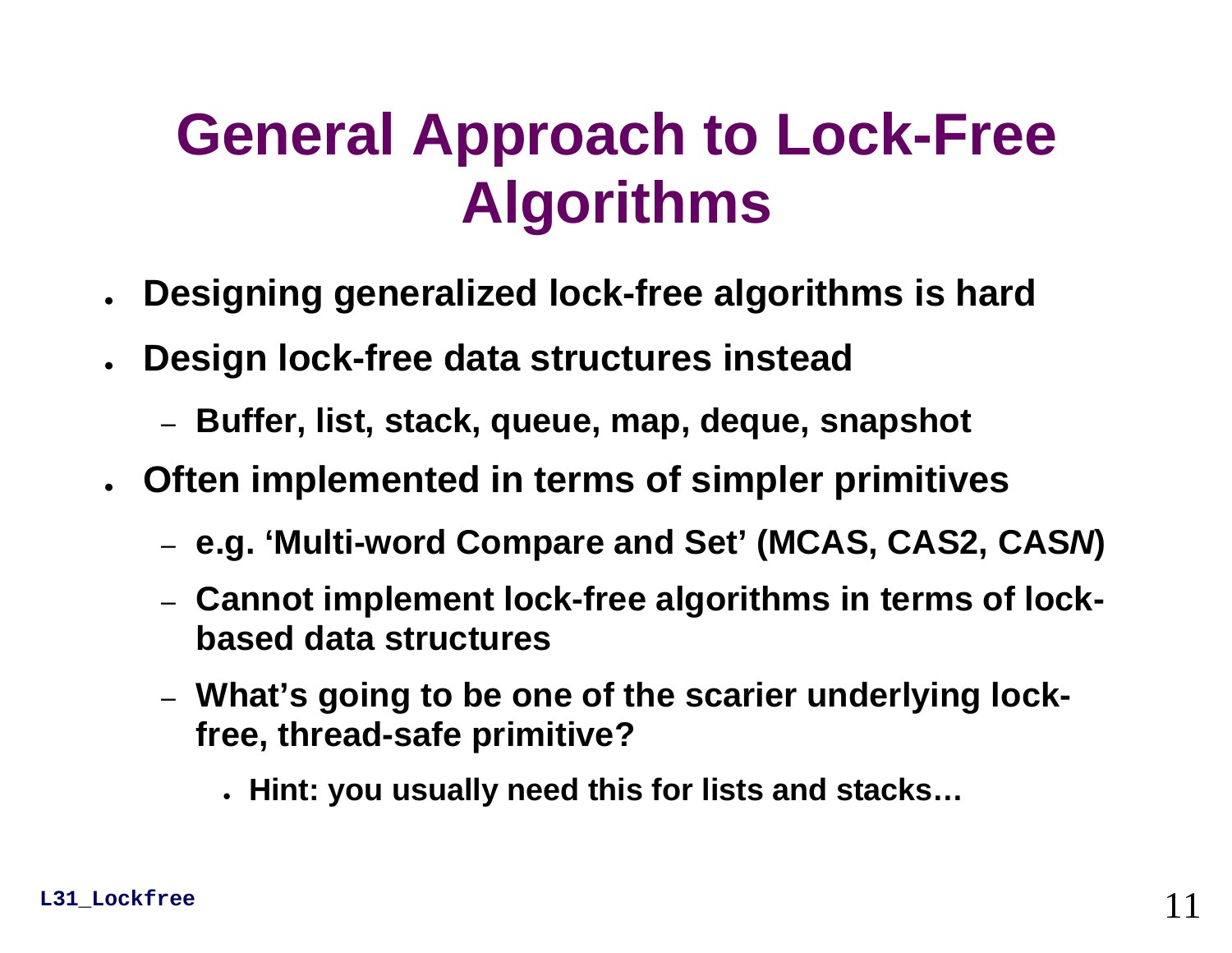### **Simple Lock-Free Example**

- **Lock-free stack (aka LIFO queue)**
- ●**With integers! (wow…)**
- **Loosely adapted from example by Jean Gressmann**
	- **Basically 'uglied up' (C++ to C)**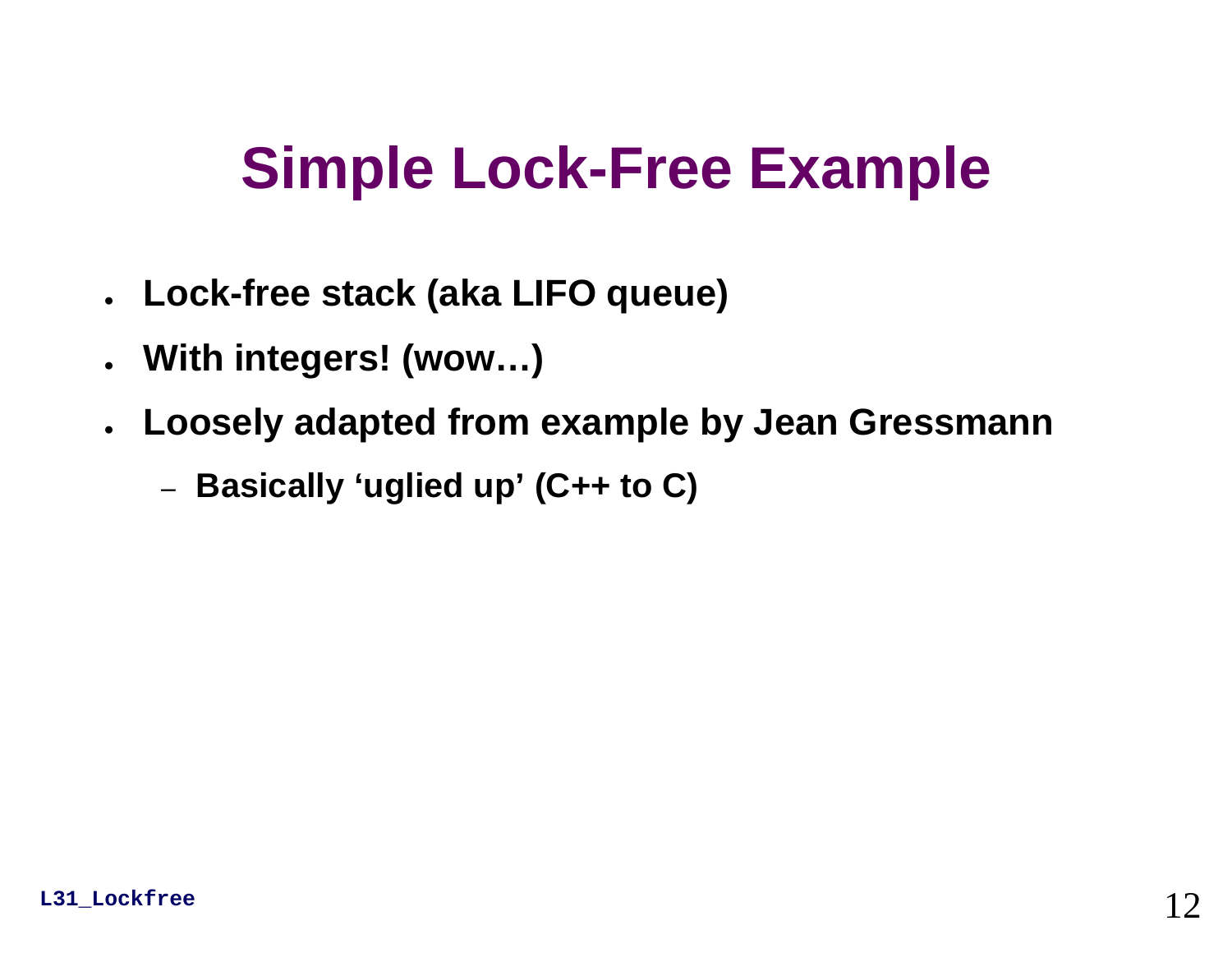### **Lock-free Stack Structures**

```
class Node {
  Node * next;
  int data;
}; 
// stable 'head of list', not an real Node 
Node * head;
```
- $\bullet$ **Not great style, just happens to fit on a slide**
- $\bullet$  **Better to not gratuitously alias 'whole data structure' and 'data structure element' classes/structures, IMO**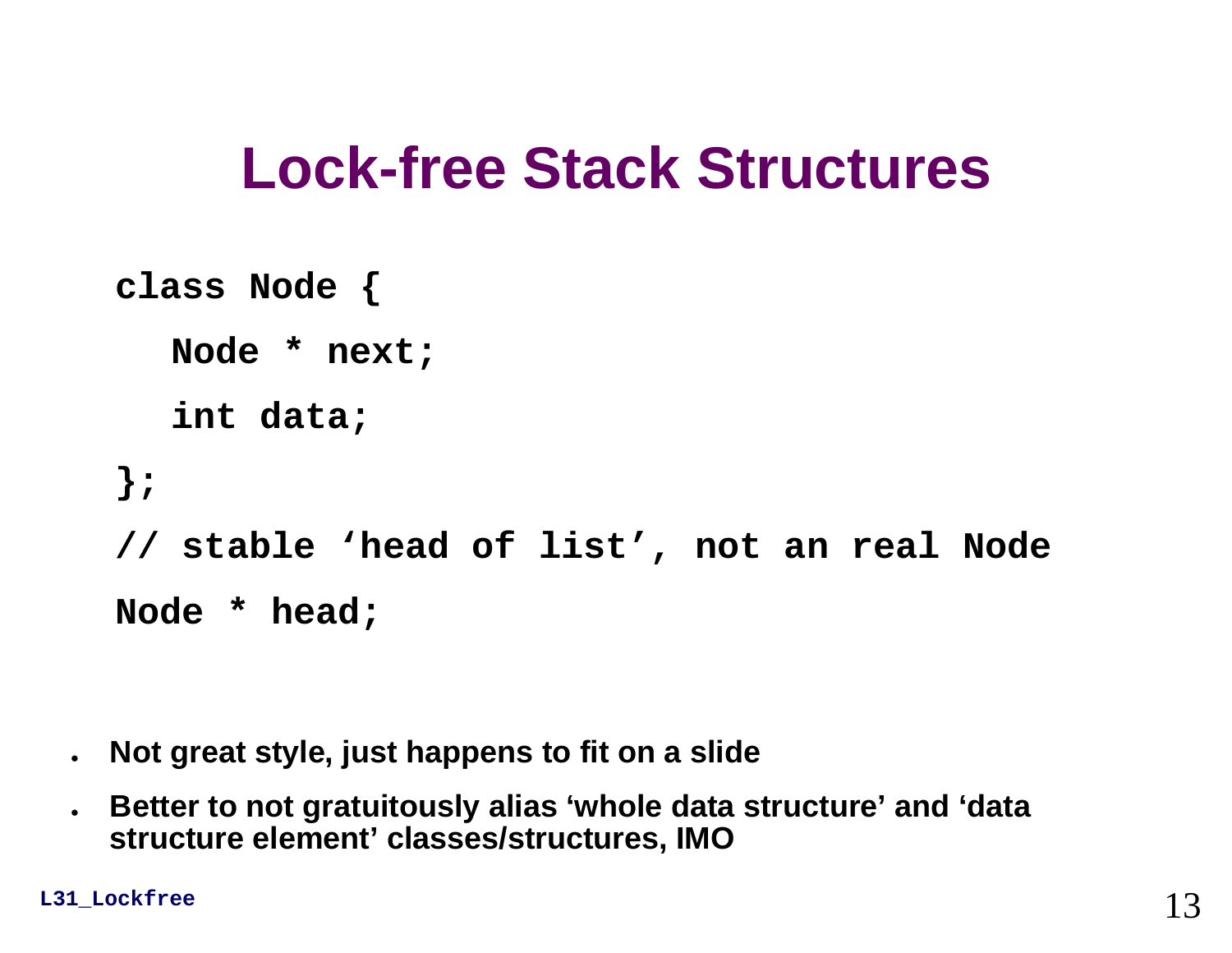### **Lock-free Stack Push**

```
void push(int t) {
  Node* node = new Node(t);
  do {
     node->next = head;
  } while (!cas(&head, node, node->next));
}
```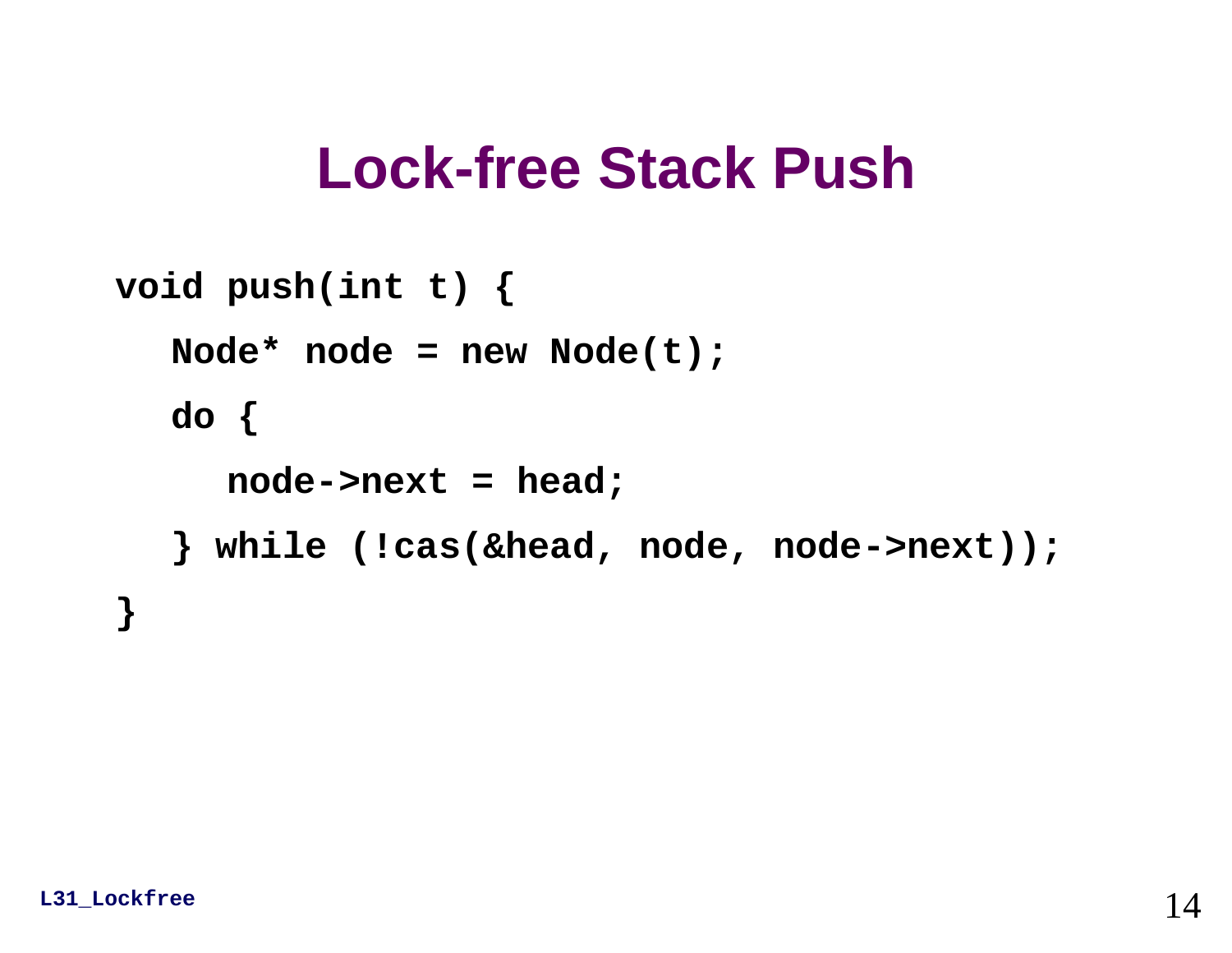### **Lock-Free Stack Pop**

```
bool pop(int& t) {
  Node* current = head;
  while(current) {
     if(cas(&head, current->next, current)) {
        t = current->data; // problem? 
       return true;
     }
     current = head;
  }
  return false;
}
```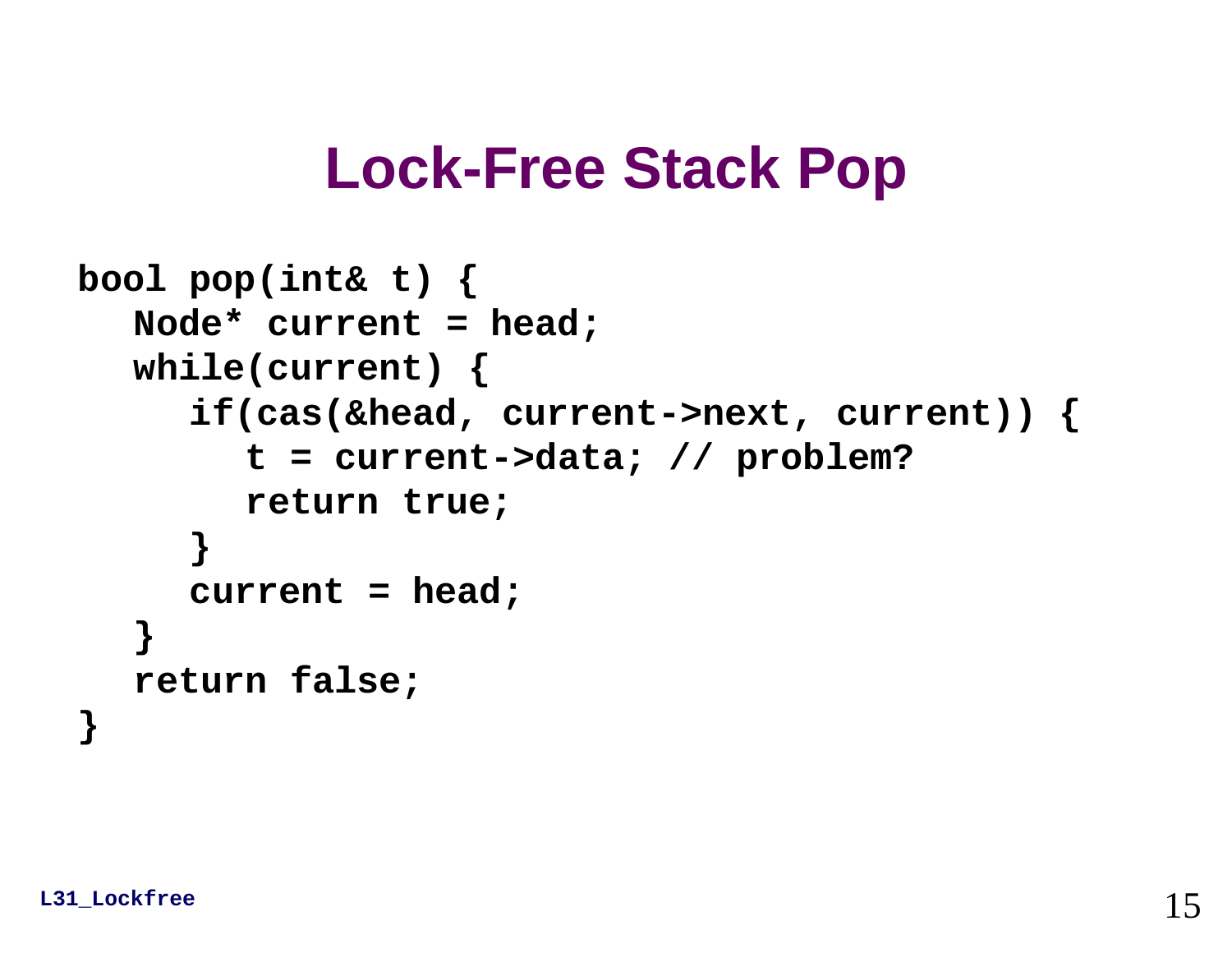# **Lock-free Stack: ABA problem**

#### ● **'ABA problem'**

- **Thread 1 looks at some shared variable, finds that it is 'A'**
- **Thread 1 calculates some interesting thing based on the fact that the variable is 'A'**
- **Thread 2 executes, changes variable to B**
- **(if Thread 1 wakes up now and tries to compare-and-set, all is well – compare and set fails and Thread 1 retries)**
- –**Instead, Thread 2 changes variable** *back to A!*
- **OK if the variable is just a value, but…**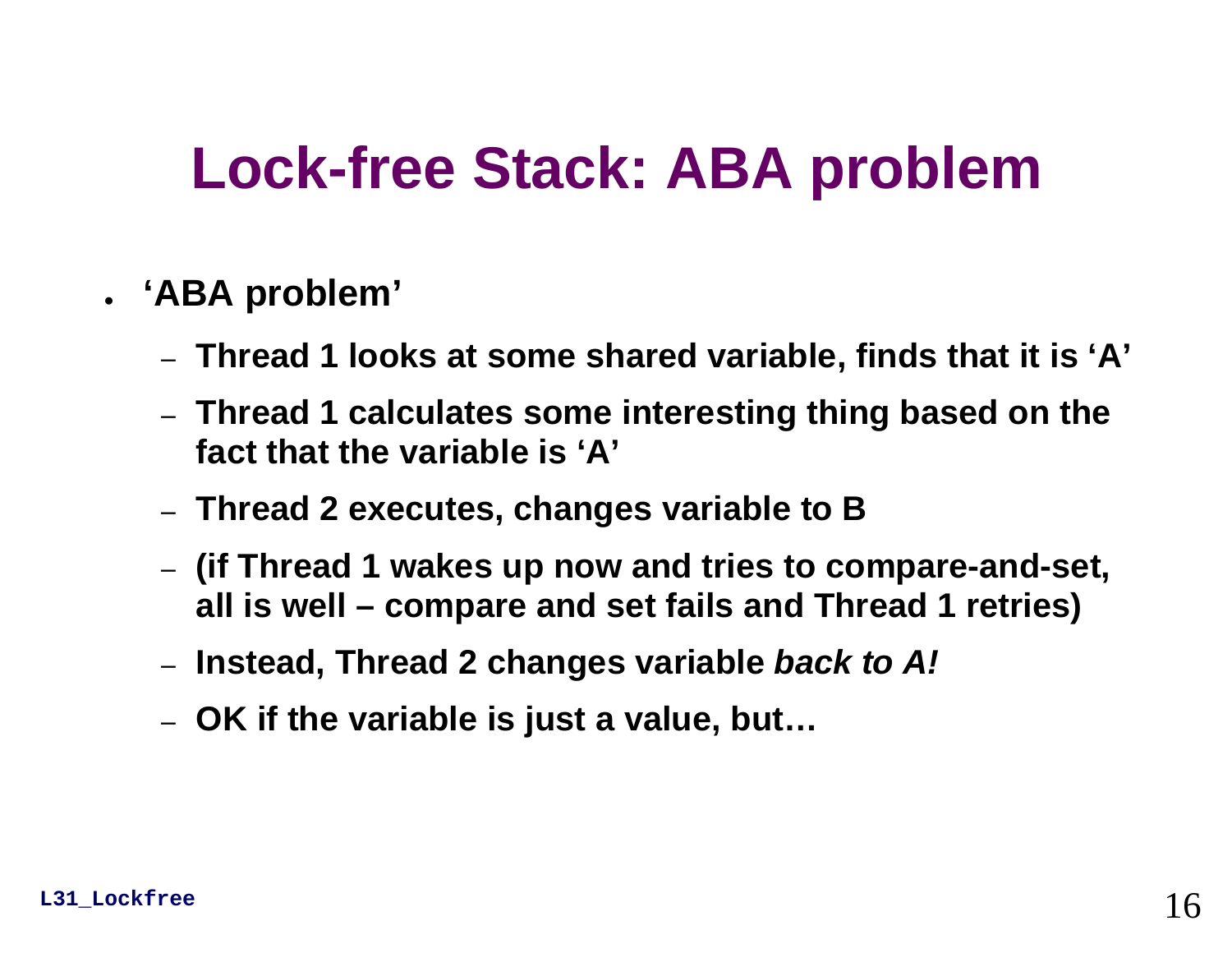# **Lock-free Stack: ABA problem**

- **In our example, variable in question is the stack head**
	- –**It's a pointer, not a plain value!**

```
Thread 1: pop()
read A from headstore A.next `somewhere'
                                Thread 2:
```

```
pop()
pops A, discards it
First element becomes Bmemory manager recycles 
'A' into new variablePop(): pops B
Push(head, A)
```
**L31\_Lockfree**

cas with A suceeds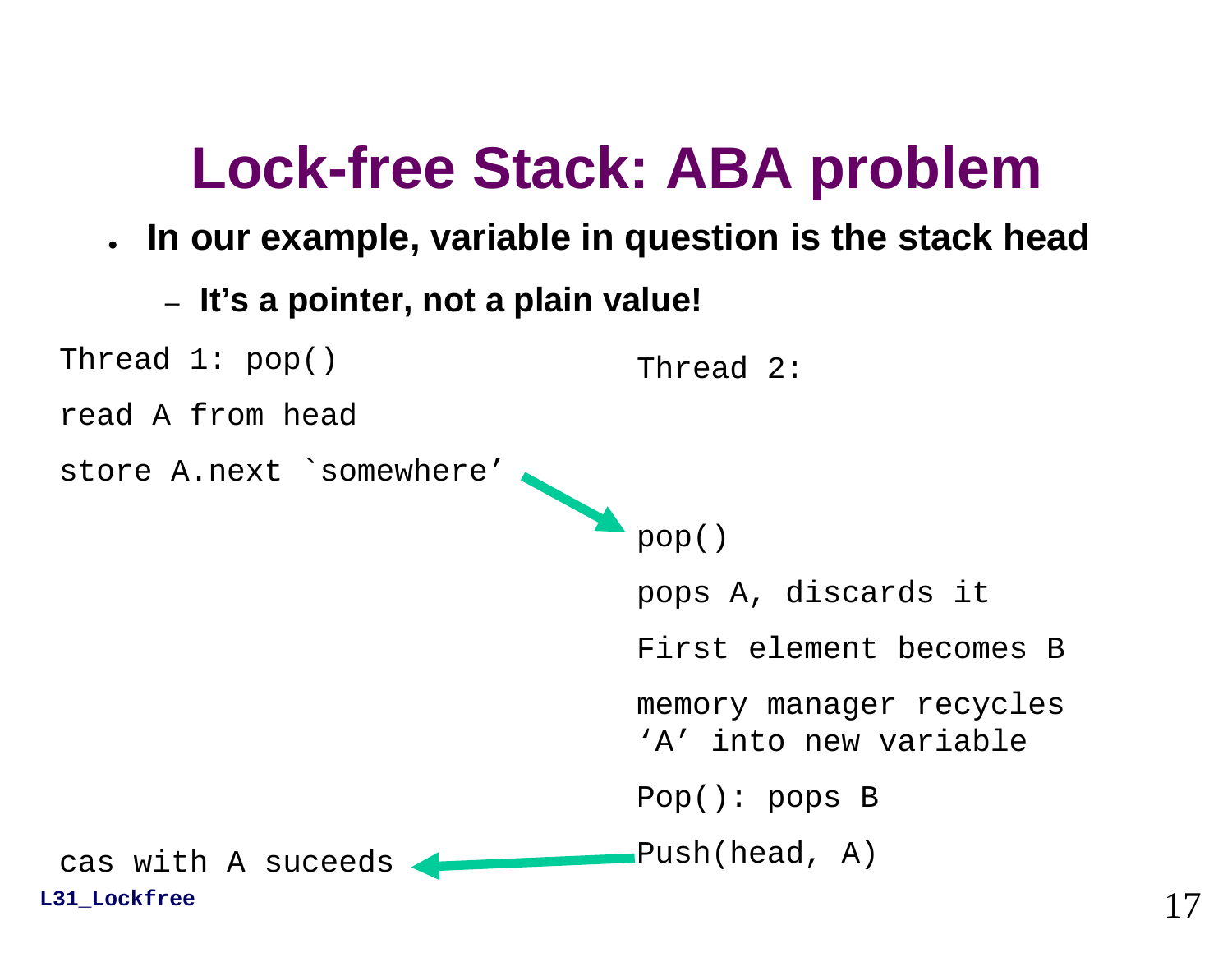# **ABA problem notes**

- **Work-arounds**
	- –**Keep a 'update count' (needs 'doubleword CAS')**
	- –**Don't recycle the memory 'too soon'**
- **Theoretically not a problem for LL/SC-based approaches**
	- **'Ideal' semantics of Load-linked/Store-conditional don't suffer from this problem**
	- – **No 'ideal' implementation of load-linked/store-conditional exists (so all new problems instead of ABA)**
		- **Spurious failures**
		- **Limited or no access to other shared variables between LL/SC pairs**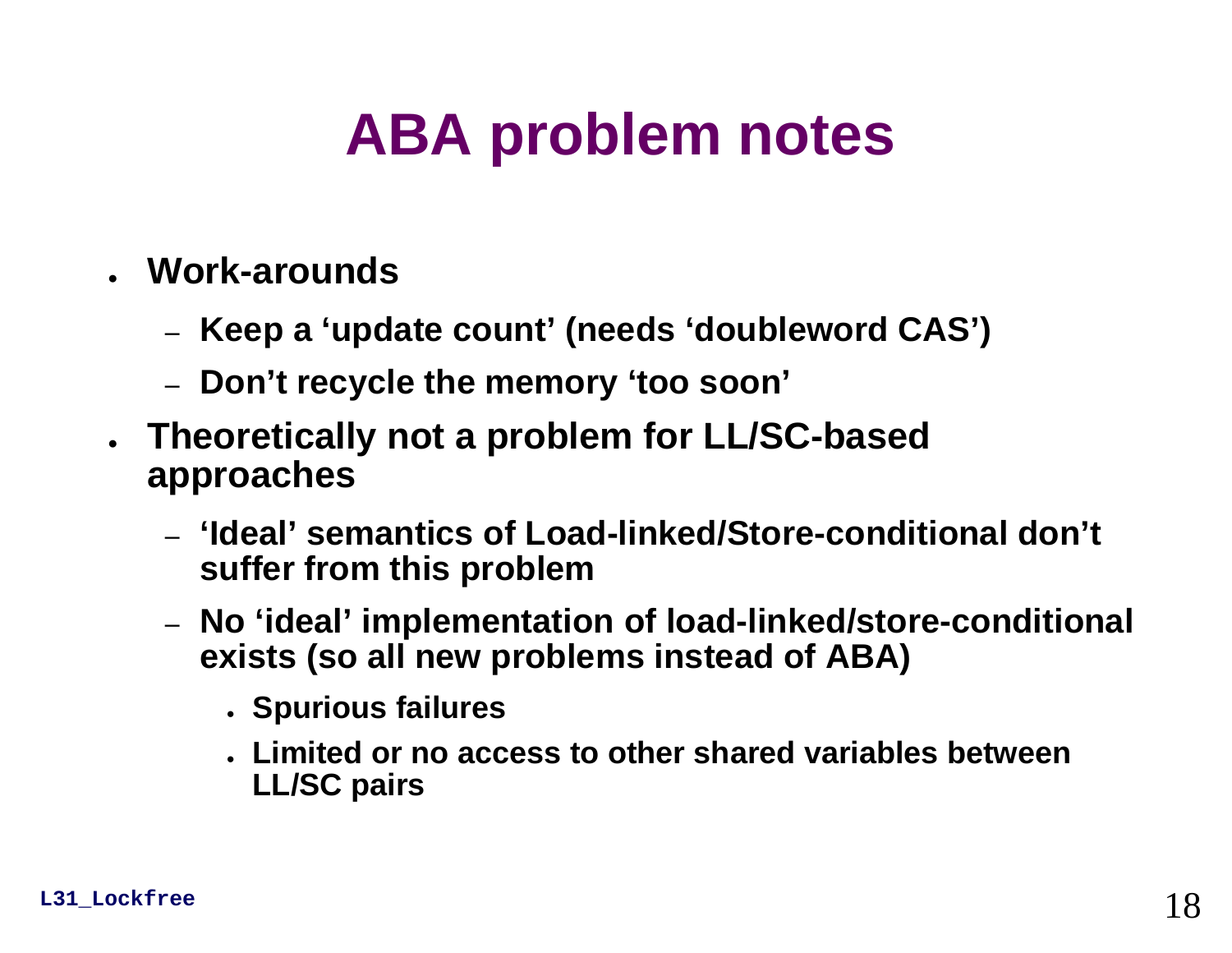### **Lock-Free Stack Caveats**

- **This is not an especially wonderful example**
	- **Could implement with a single mutex and expose only push() and pop()**
	- **Overhead of a single lock is not prohibitive**
- **Still illustrates some important ideas**
	- **No overhead**
	- **Common lock-free technique: atomically switching**  *pointers*
	- **No API possible to 'hold lock'**
	- **Illustrates ABA problem**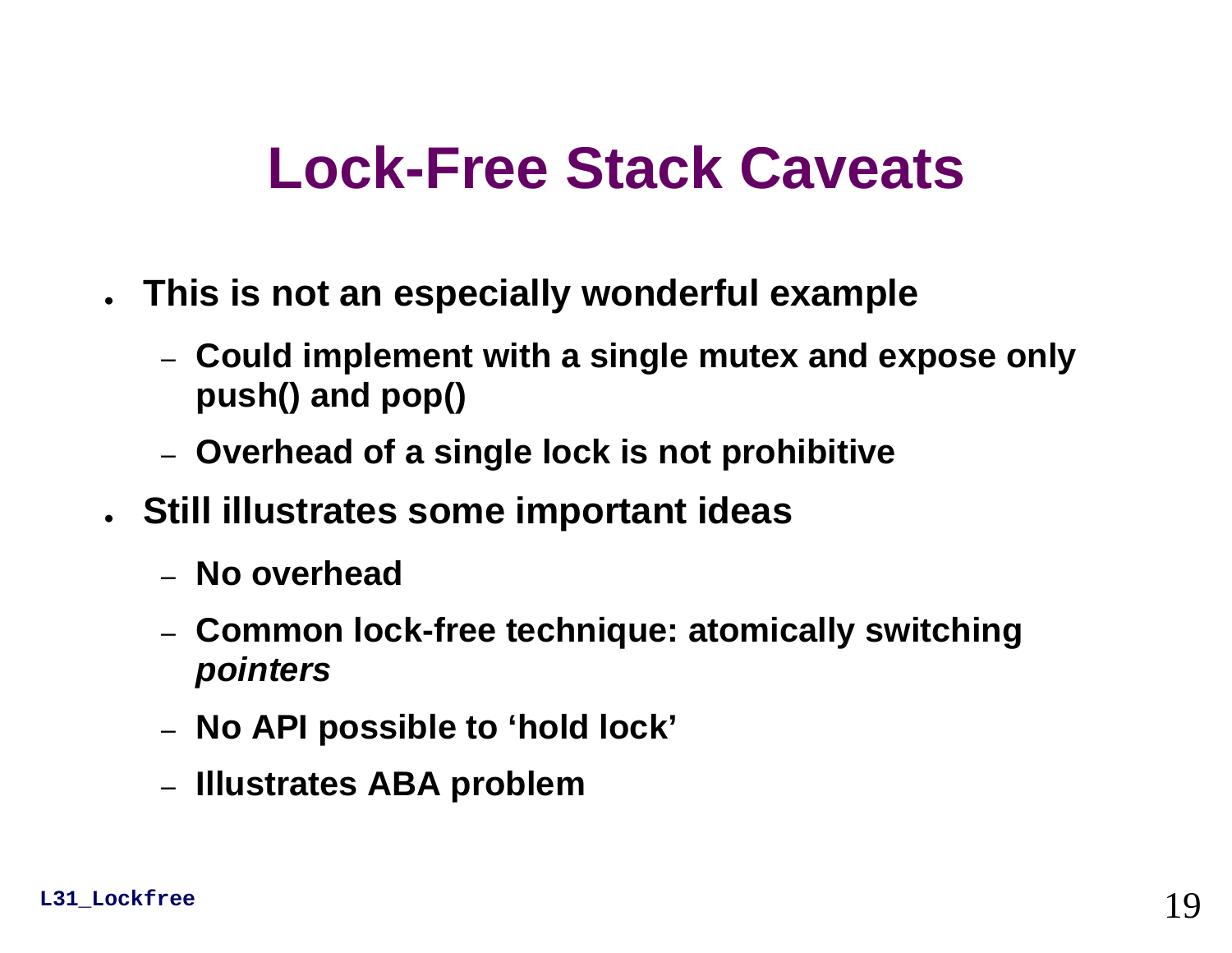### **Lock-free Linked Lists**

- $\bullet$ **Better example: lock-free linked lists**
- ●**Potentially a long traversal**
- ●**Unpleasant to lock list during whole traversal**
- $\bullet$ **High overhead to festoon entire list with locks**
- ● **Readers-writers locks only solve part of the problem**
	- **P2 demonstrated all the difficulties with rwlocks…**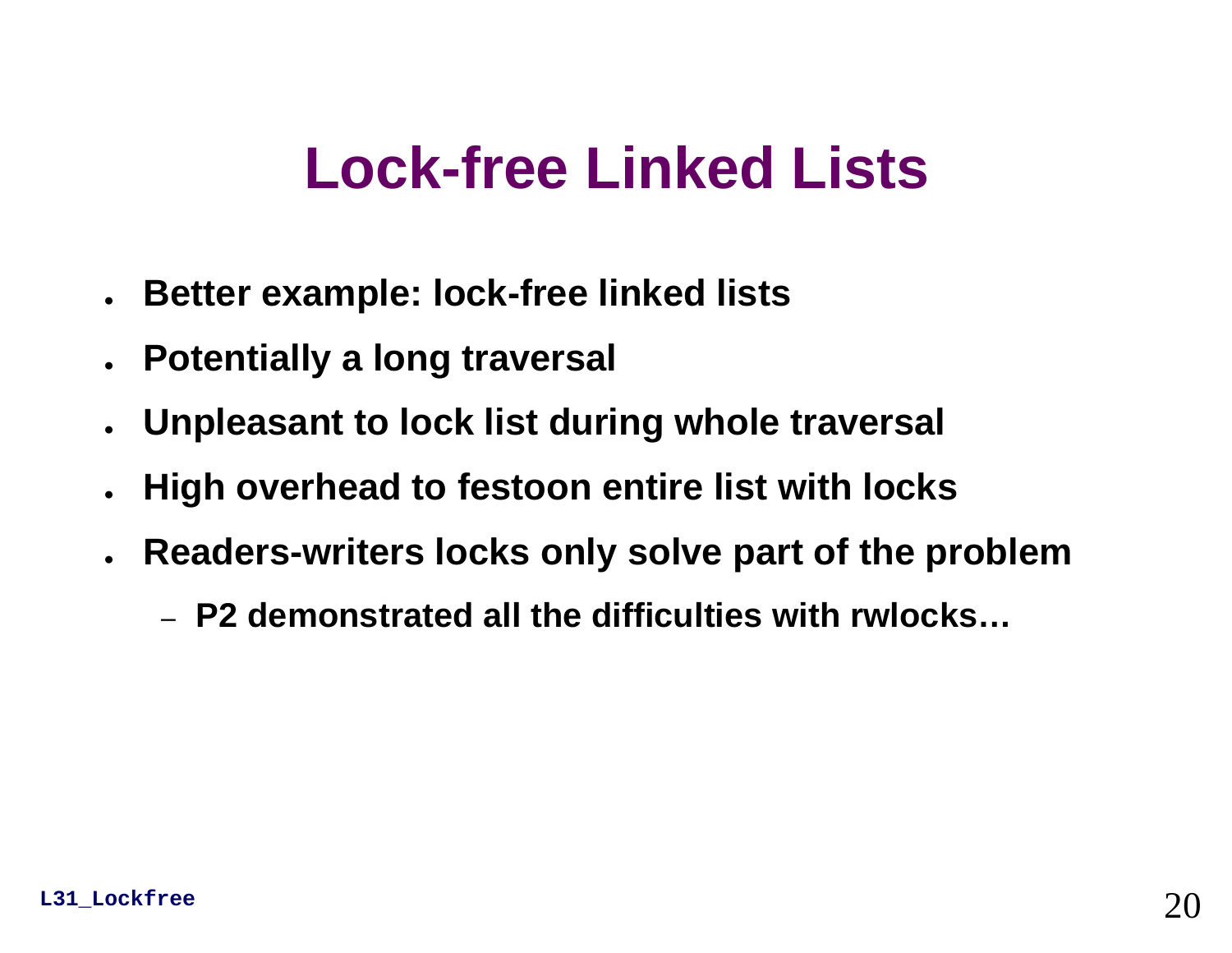### **Lock-free Linked Lists**

- **Example operation: append**
- **Search for the right spot in the list**
- **Append using same CAS pointer trick**

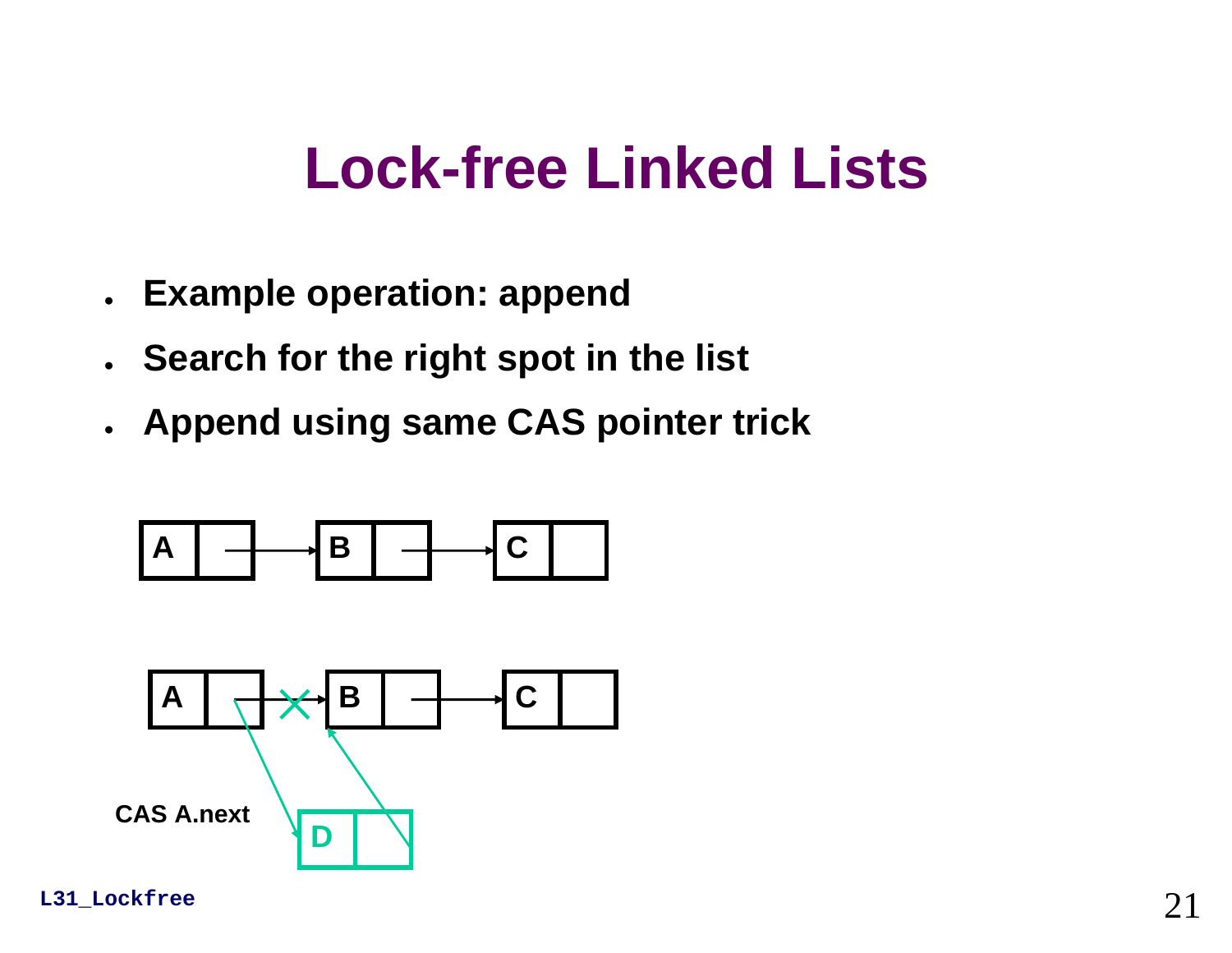### **Lock-free Linked Lists: Deletion**

#### ● **Problem**

- **A thread deleting of B requires an atomic action on node's predecessor**
- **Suppose another thread tries to insert E after B (concurrently)**
- **B.next -> E**
- **B no longer on list, E 'somewhere'**

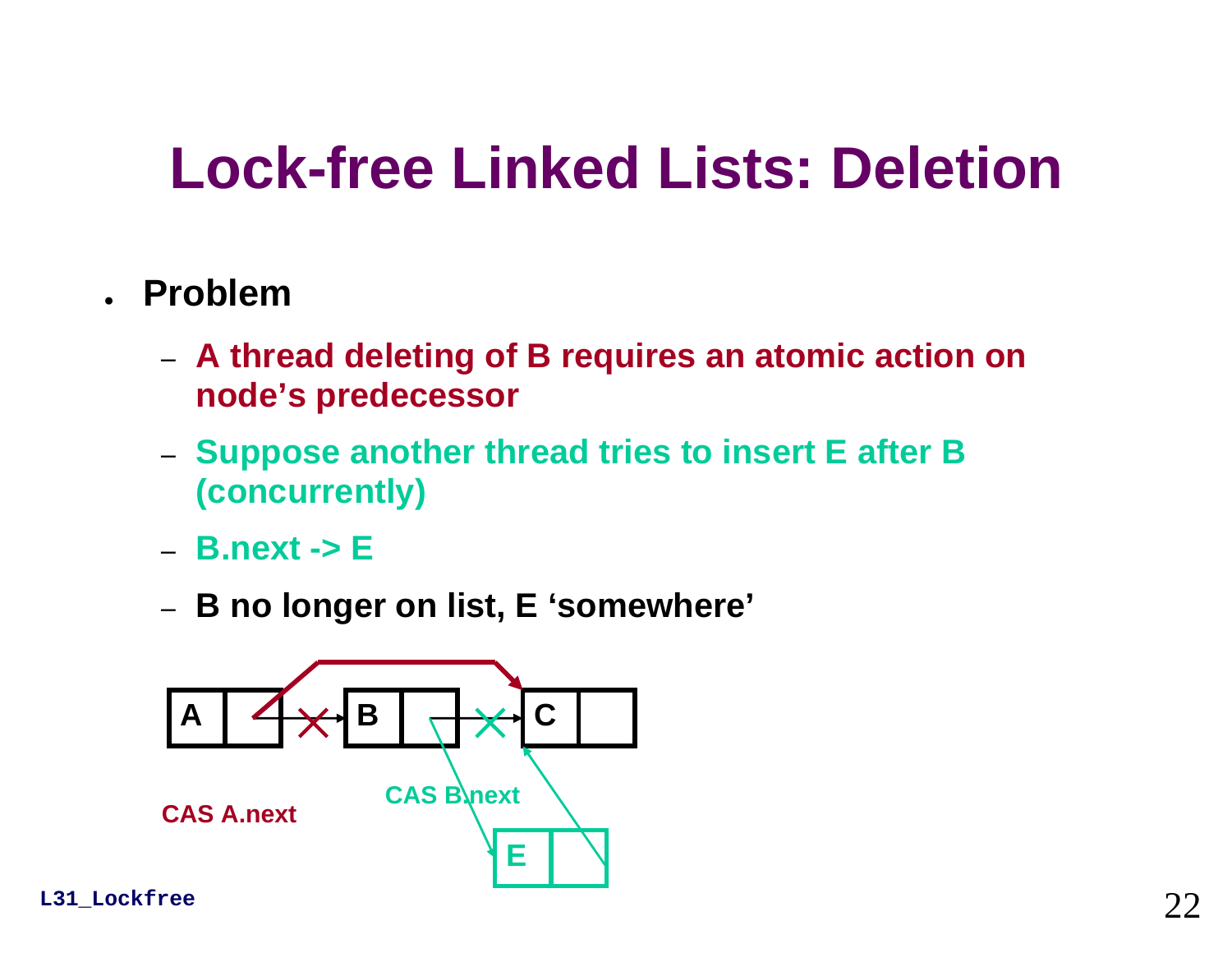# **L-F Linked Lists: Deletion Solutions**

- **A myriad of solutions, for example:**
- ● **Harris, "A pragmatic implementation of non-blocking linked-lists", 2001 (15th International Symposium on Distributed Computing)**
	- **Place a 'mark' in the next pointer of the soon-to-bedeleted node**
		- **Easy on aligned architectures (free couple of low-order bits in most pointers)**
	- **Always fail if we try to CAS this (doesn't look like a real pointer)**
	- **If we detect this problem, restart**
		- **Have to go back to the start of the list (we've 'lost our place')**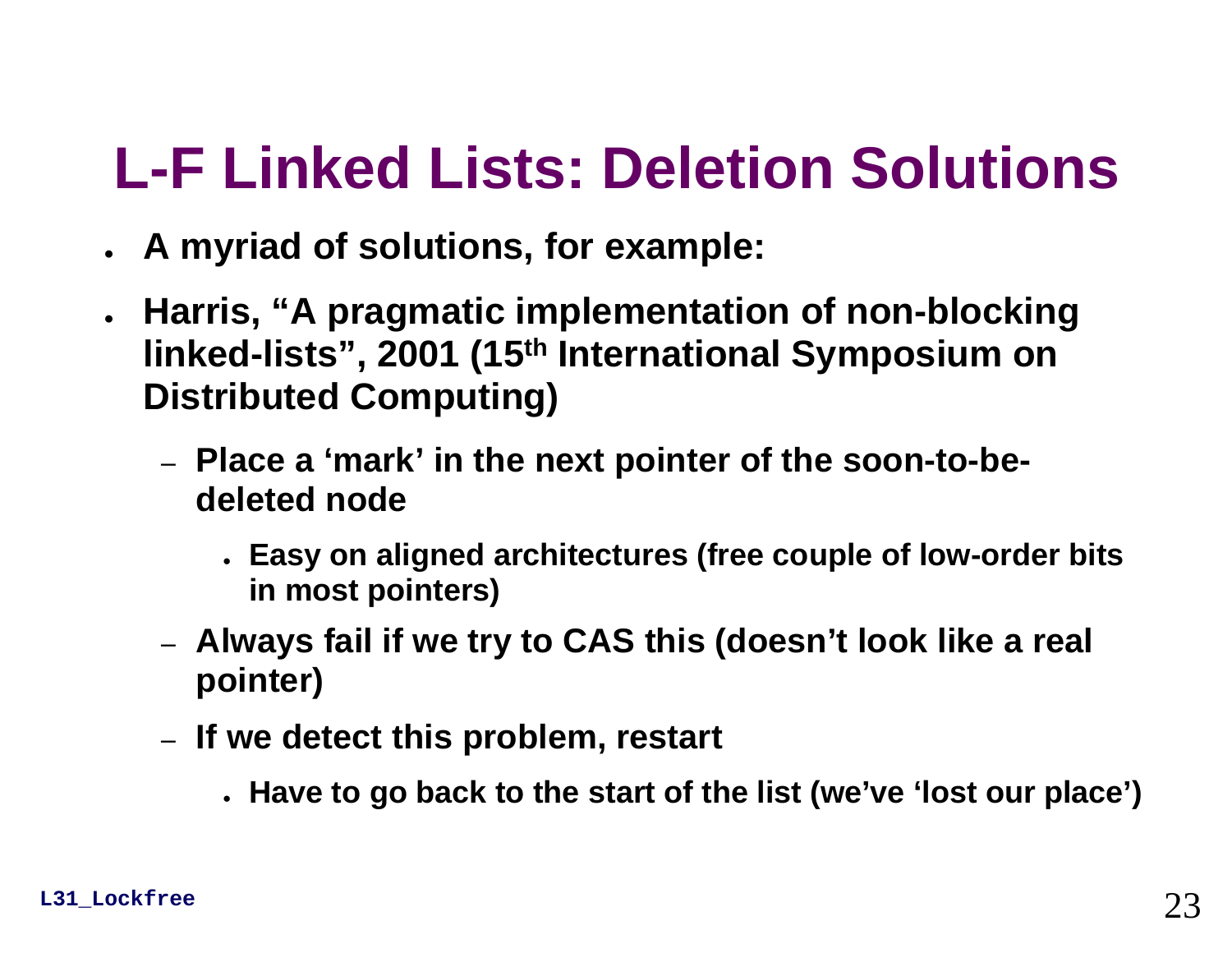# **Lock-free OS Examples**

- **ACENIC Gigabit Ethernet driver**
	- **Circular receive buffers with no requirement for spin-lock**
- **Various schemes proposed for Linux lock-free list traversal**
	- **"Read-copy-update" (RCU) in 2.5 kernel**
	- **Yet Another type of Lock-free programming**
	- **Summary**
		- **To modify a data structure, put a copy in place**
		- **Wait until it's known all threads have given up all of the locks that they held (easy in non-preemptive kernel)**
		- **Then, delete the original**
		- **Requires memory barriers but no CAS or LL/SC.**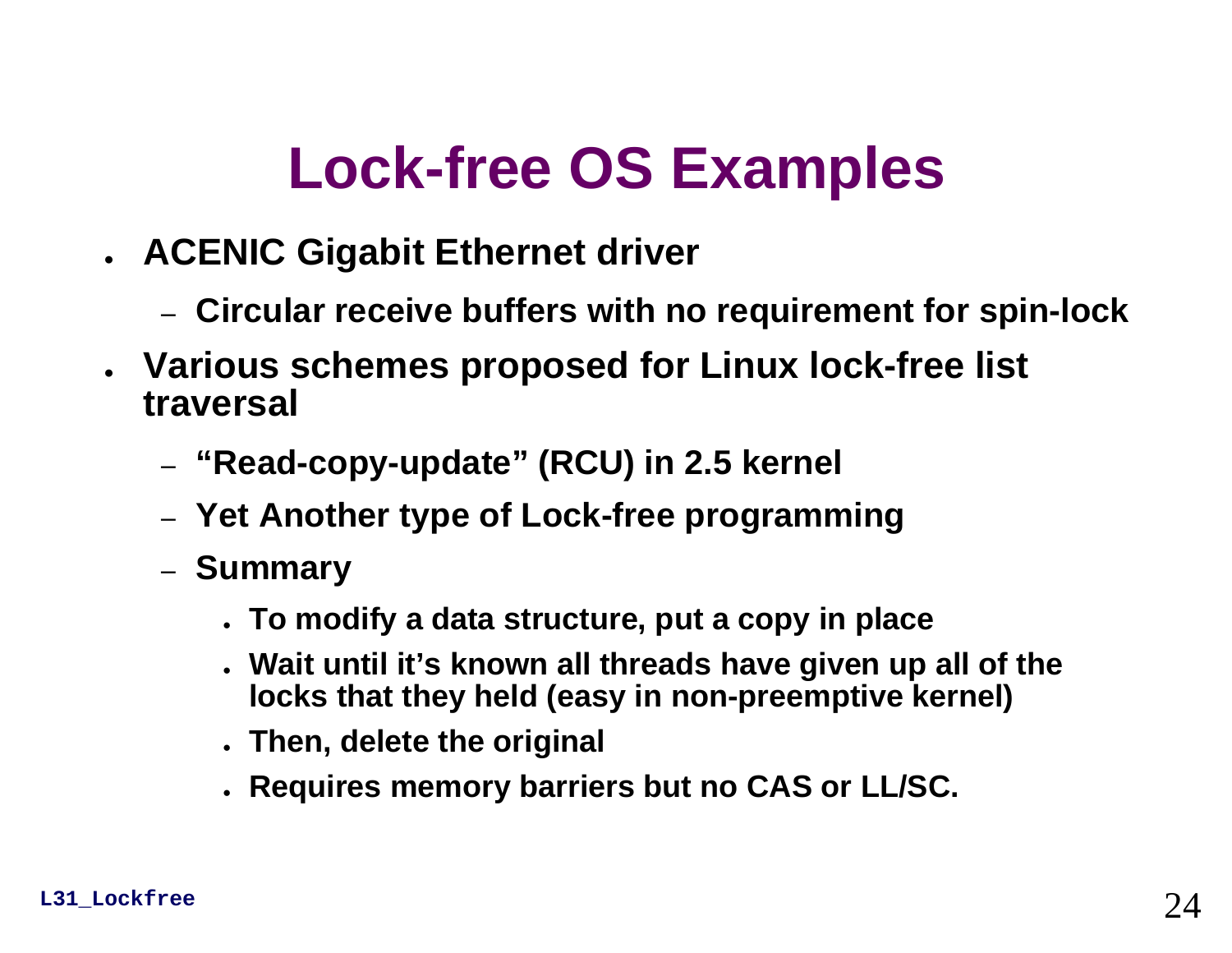# **Lock-Free Memory Allocation**

- ● **Michael (PLDI 2004), "Scalable Lock-Free Dynamic Memory Allocation"**
- ●**Thread-safe malloc() and free() with no locks**
- **Claim:**
	- **Near-perfect scalability with added processors under a range of contention levels**
	- **Lower latency than other highly tuned malloc implementations (even with low contention)**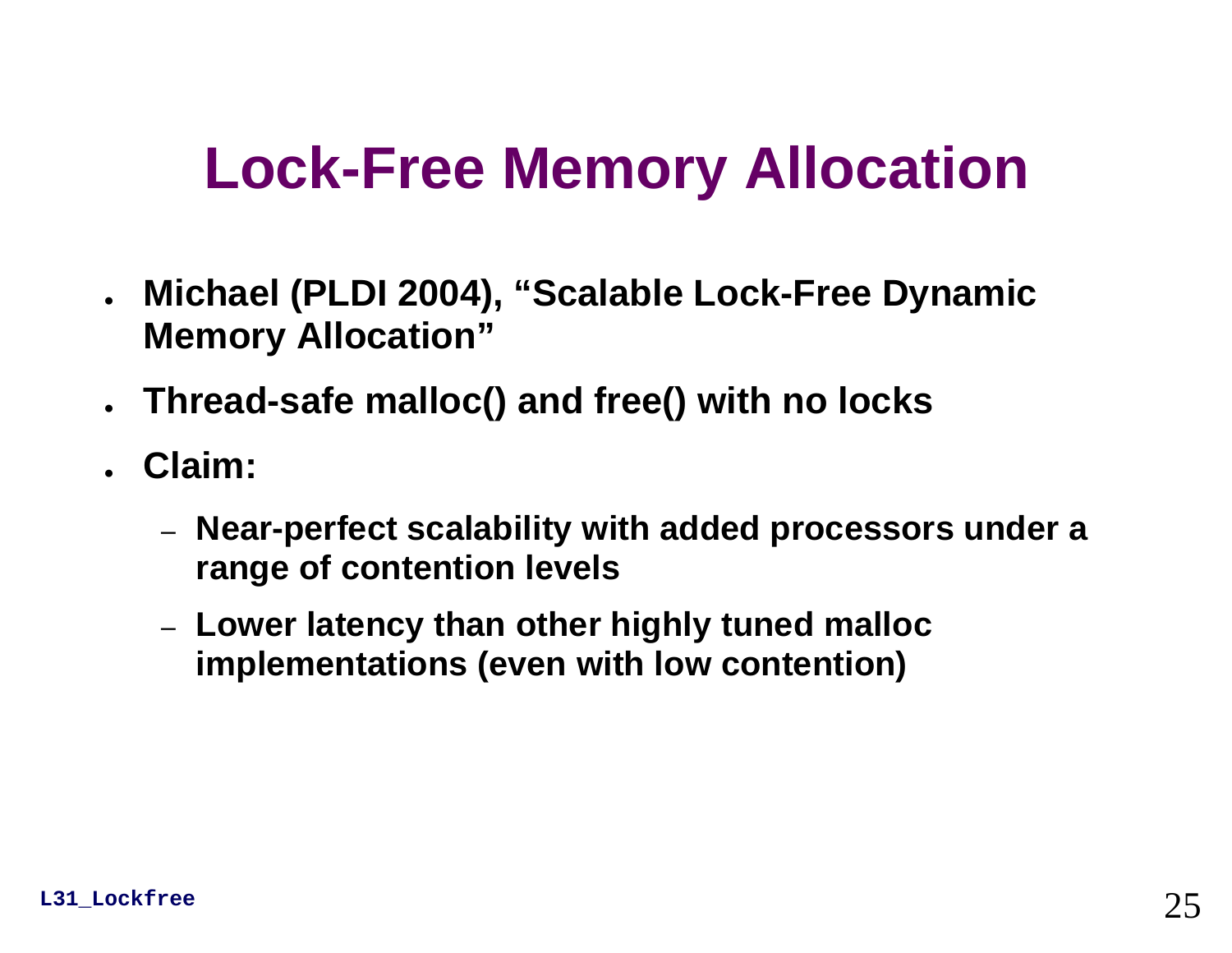# **Higher-Level Concepts**

- $\bullet$  **Difficulties with lock-free programming**
	- **Have to make sure that everyone behaves**
		- **True of mutexes too; C/C++ can't force you to acquire the right mutex for a given structure**
		- **Although they can** *try*
	- **Hard to generalize to arbitrary sets of complex operations**
- ● **Object-based Software Transactional Memory**
	- **Uses object-based programming**
	- **Uses underlying lock-free data-structures**
	- **Group operations and commit/fail them atomically**
	- **Not really a OS-level concept (yet?)**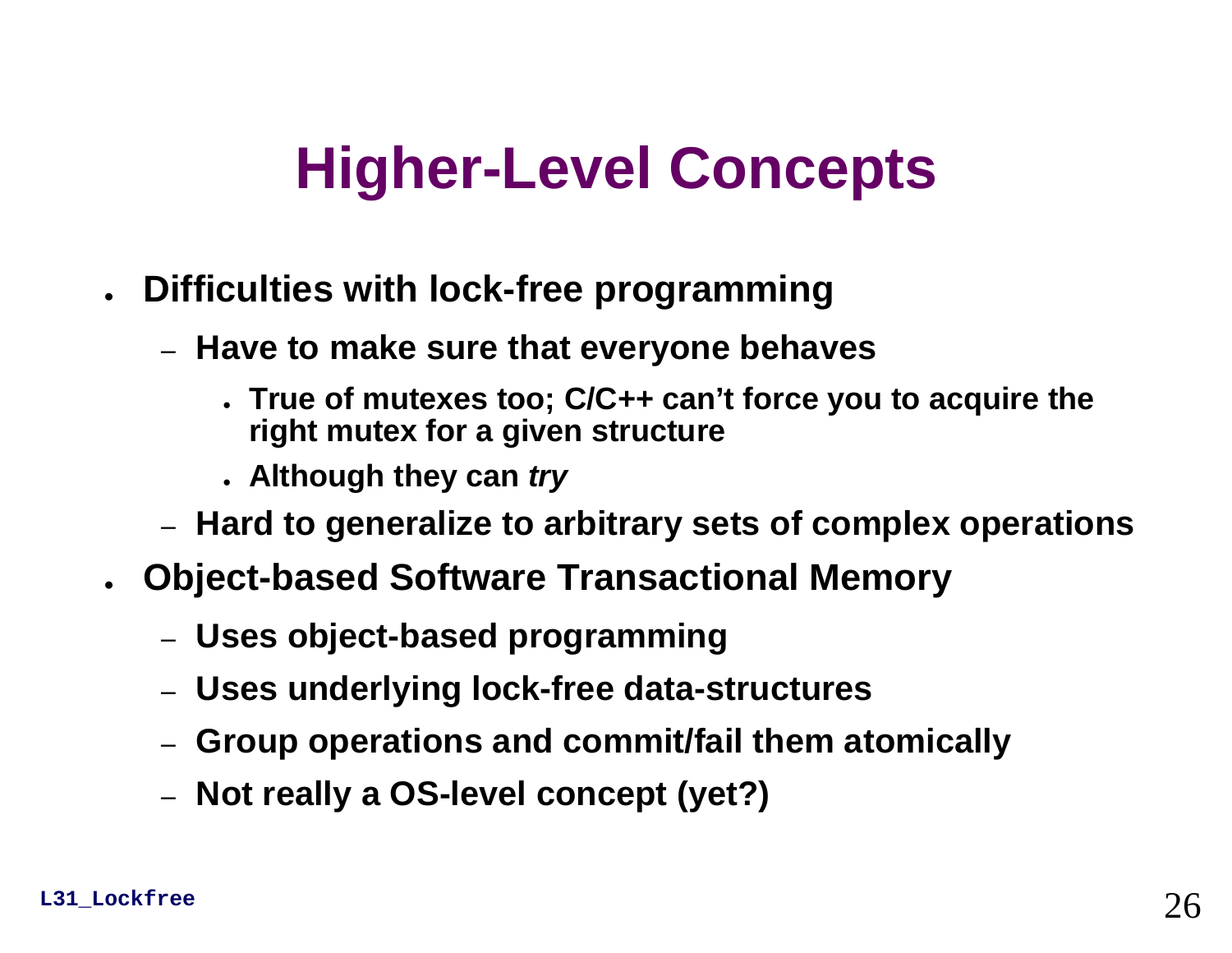# **Lock-Free Warnings**

- **Not a cure for contention**
	- **It's still possible to have too many threads competing for a lock free data structure**
	- **Starvation is still a possibility**
- $\bullet$ **Requires the same hardware support as mutexes do**
- ●**Not a magic bullet**
- **Requires:** 
	- **A fairly simple problem (e.g. basic data structure), or**
	- **Roll your own lock-free algorithm (fun!)**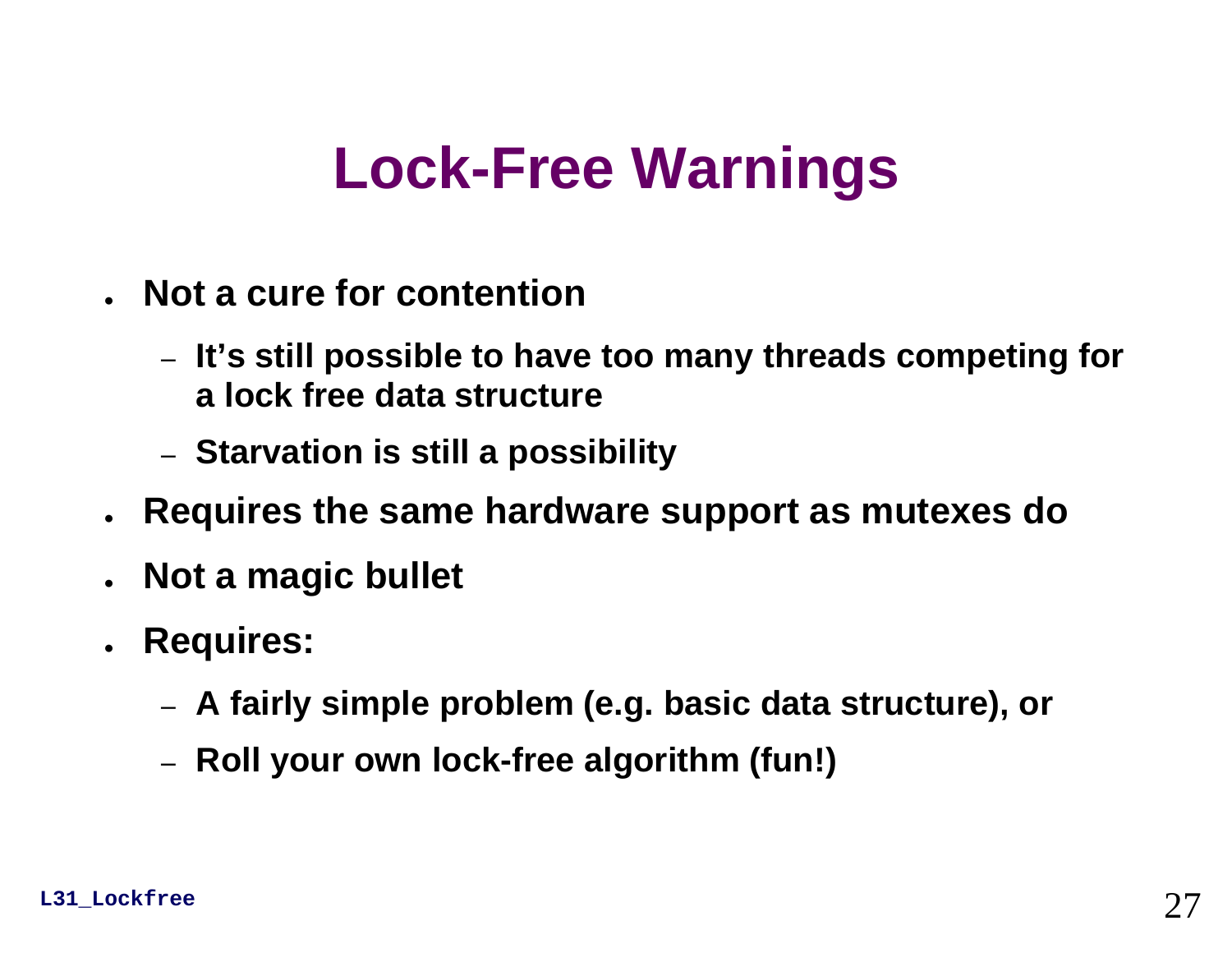### **Wait-Freedom**

- ●**Don't confuse this!**
- $\bullet$  **Wait-Free definition: Each operation completes in a finite number of steps**
- $\bullet$ **Wait-free implies lock-free**
- **Lock-free algorithms does not imply wait-free**
	- **Note while loops in our lock-free algorithms…**
- **Wait-free synchronization much harder**
	- **Impossible in many cases**
	- **Usually specifiable only given a fixed number of threads**
- **Generally appear only in 'hard' real time systems**